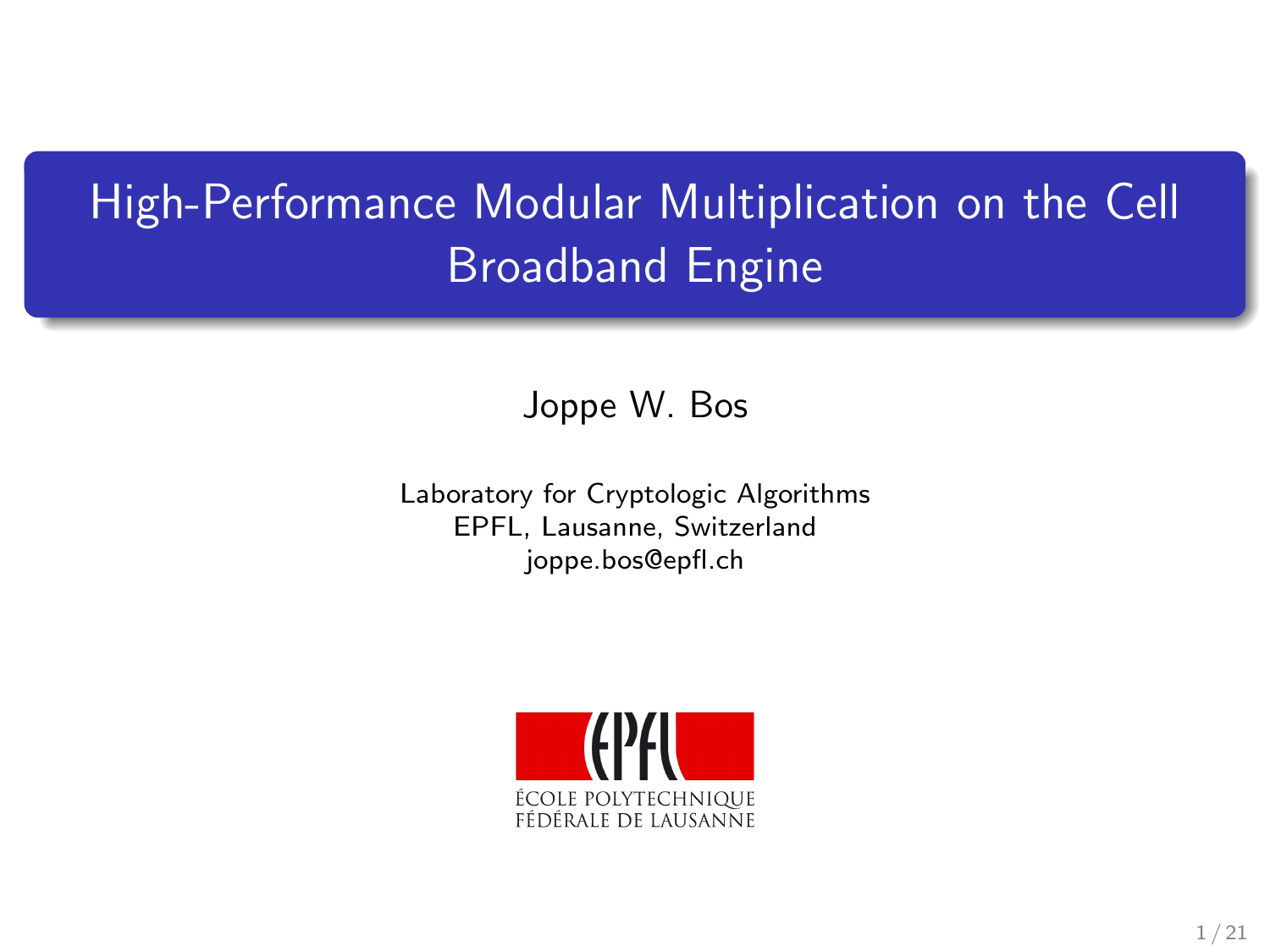- Motivation and previous work
- Applications for multi-stream modular multiplication
- **•** Background
	- Fast reduction with special primes
	- The Cell broadband engine
- Modular multiplications on the Cell
- Performance results
- **Conclusions**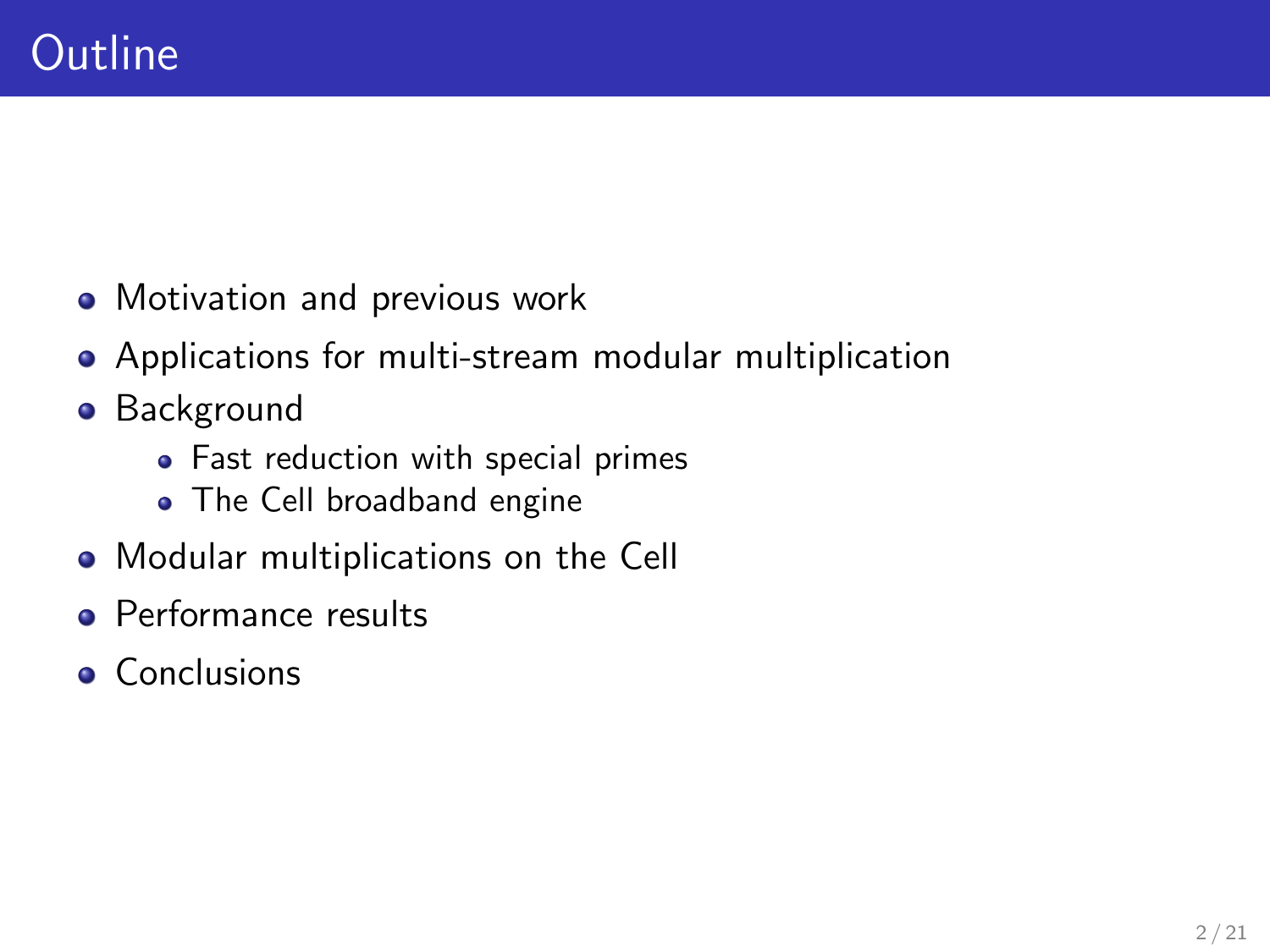Modular multiplication is a performance critical operation in many cryptographic applications

- RSA
- ElGamal
- Elliptic curve cryptosystems

as well as in cryptanalytic applications

- computing elliptic curve discrete logarithms (Pollard rho)
- factoring integers (elliptic curve factorization method)

### Measure the performance on the Cell.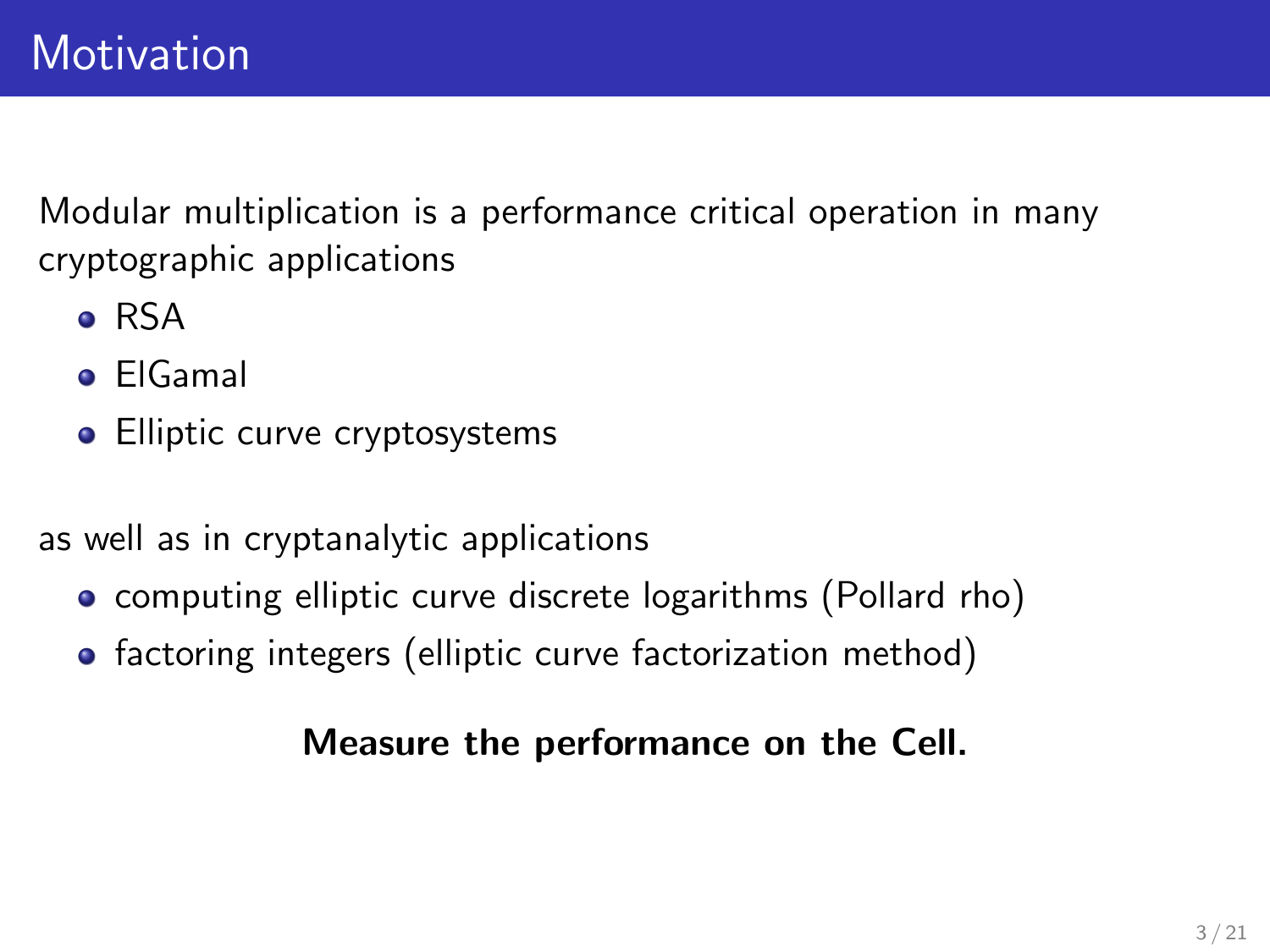### Misc. Platforms

Lots of performance results for many platforms

- GNU Multiple Precision (GMP) Arithmetic Library: almost all platforms (multiplicaton  $+$  reduction seperately),
- Bernstein et. al (Eurocrypt 2009): NVIDIA GPUs,
- $\bullet$  Brown et al. (CT-RSA 2001): NIST primes on  $\times 86$ .

### On the Cell Broadband Engine

The Multi-Precision Math (MPM) Library by IBM,

Optimize for one specific bit-size

- Costigan and Schwabe (Africacrypt 2009): special 255-bit prime,
- Bernstein et. al (SHARCS 2009): 195-bit generic moduli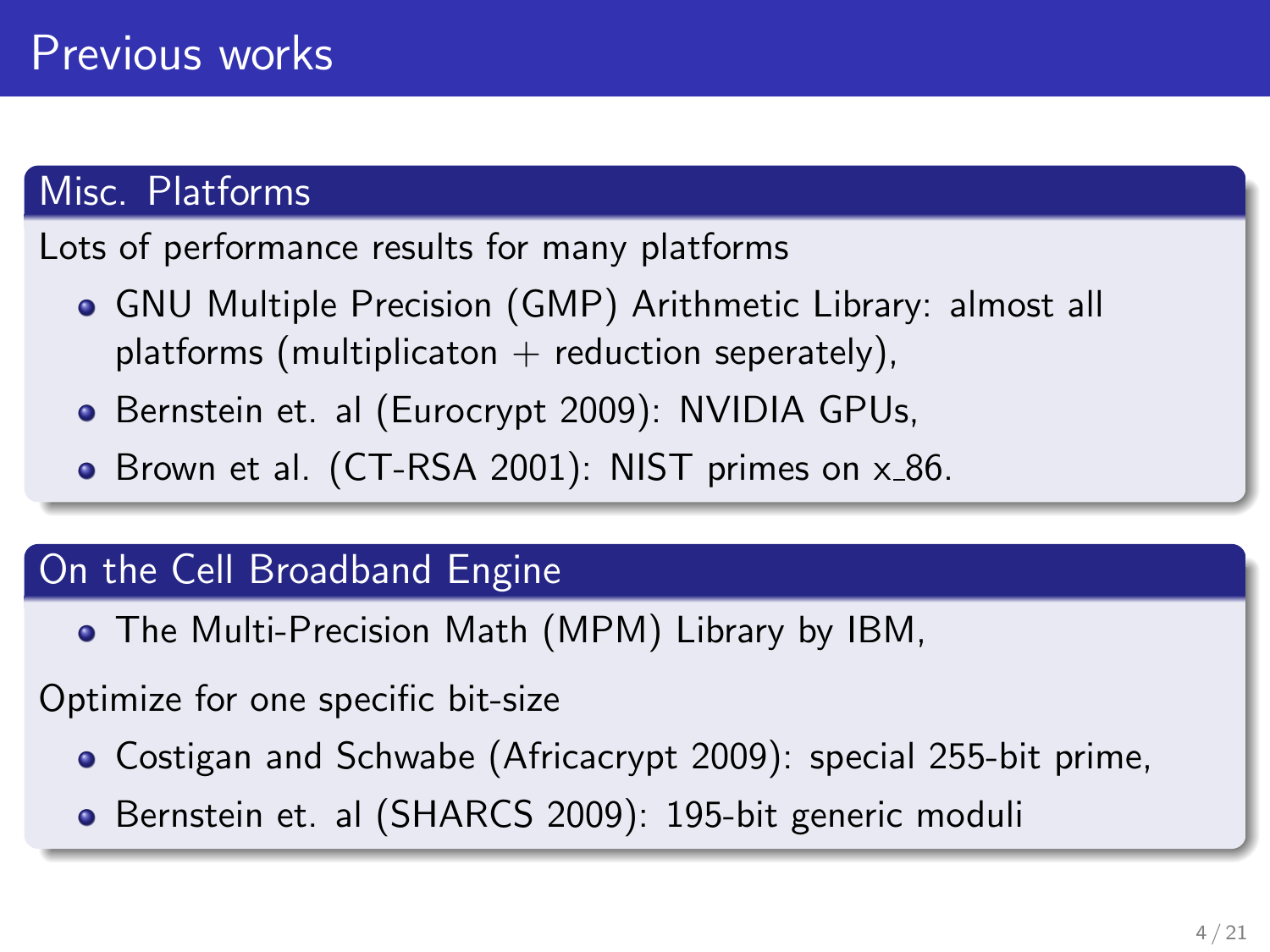# **Contributions**

### What did I do?

Present high-performance multi-stream algorithms

- Montgomery multiplication,
- **•** schoolbook multiplication,
- various special reduction schemes.

Implementation details (in C) are presented for a cryptologic interesting range 192 − 521 bits targeted at the Cell Broadband Engine.

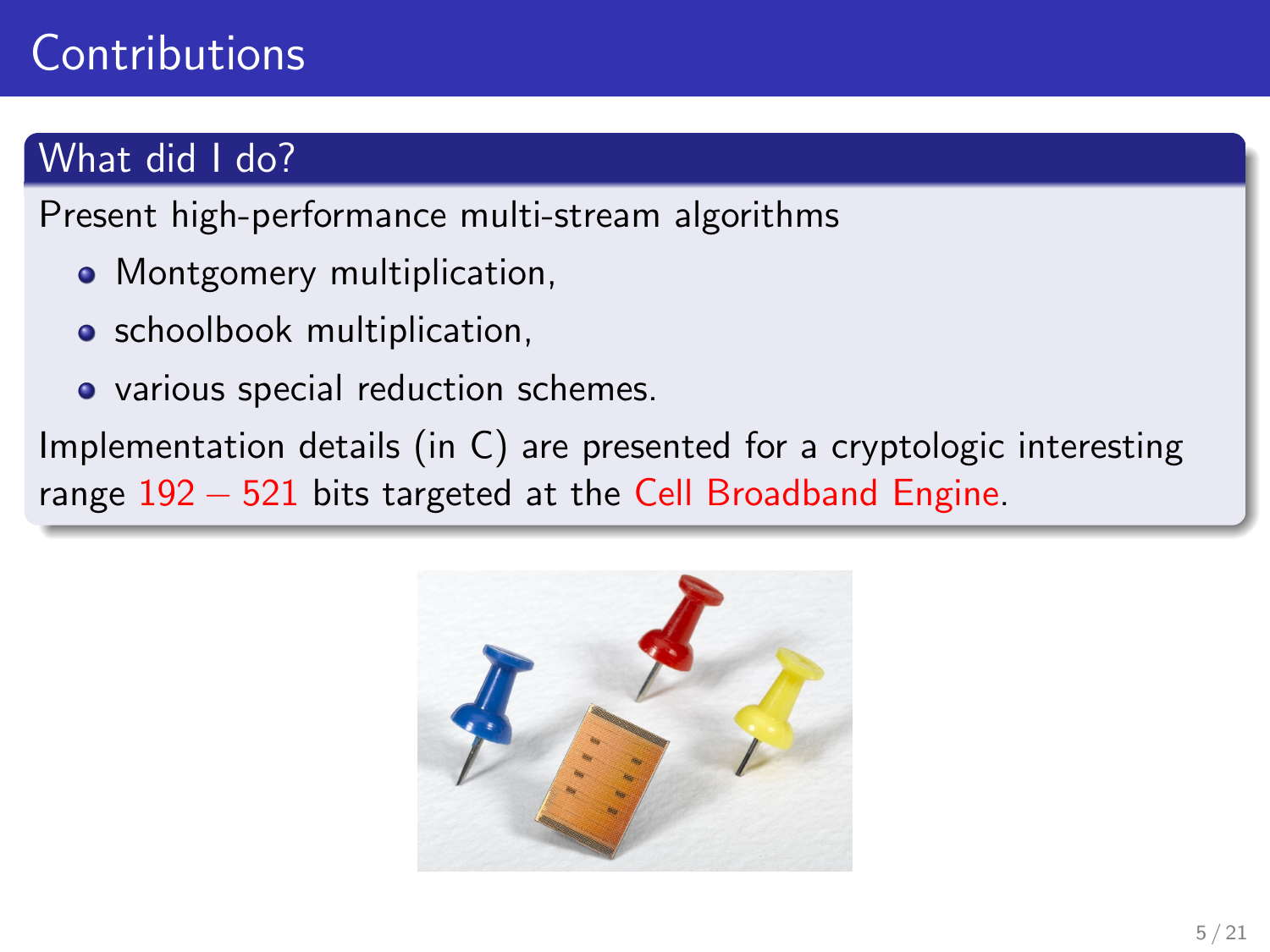# Multi-Stream Modular Multiplication Applications

Modular exponentiations using a square-and-multiply algorithm.

### Cryptography

#### Exponentiations with the same random exponent:

- ElGamal encryption (ElGamal, Crypto 1984),
- · Double base ElGamal Damgård ElGamal (Damgård, Crypto 1991),
- . "Double" hybrid Damgård ElGamal (Kiltz et. al, Eurocrypt 2009).
- Batch decryption in elliptic curve cryptosystems

### **Cryptanalysis**

- Pollard rho (elliptic curve discrete logarithm problem)
- Integer factorization (elliptic curve factorization method)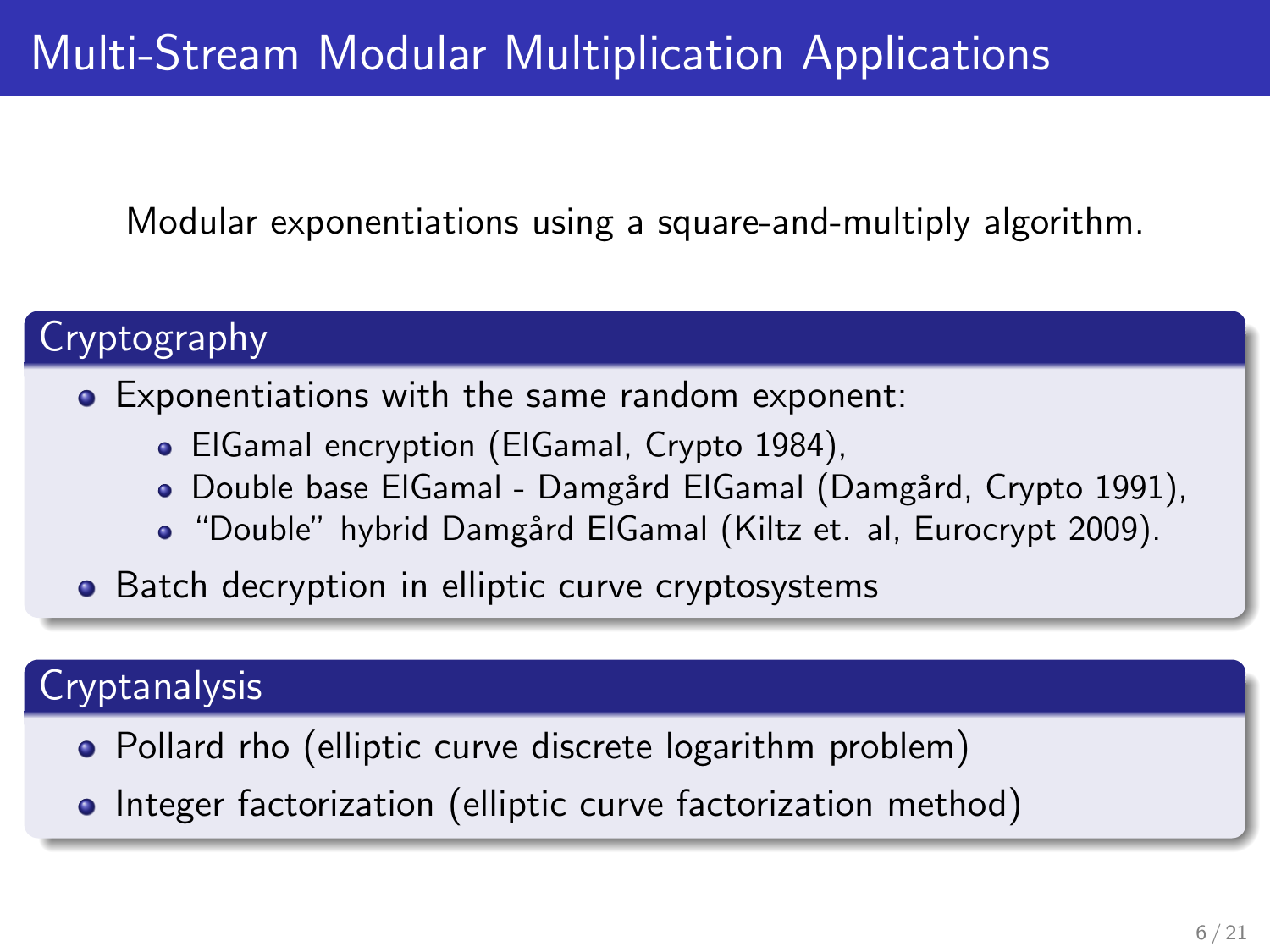Faster reduction exploiting the structure of the special prime.

### By US National Institute of Standards

Five recommended primes in the FIPS 186-3 (Digital Signature Standard)

$$
P_{192} = 2^{192} - 2^{64} - 1
$$
  
\n
$$
P_{224} = 2^{224} - 2^{96} + 1
$$
  
\n
$$
P_{256} = 2^{256} - 2^{224} + 2^{192} + 2^{96} - 1
$$
  
\n
$$
P_{384} = 2^{384} - 2^{128} - 2^{96} + 2^{32} - 1
$$
  
\n
$$
P_{521} = 2^{521} - 1
$$

### Prime used in Curve25519

Proposed by Bernstein at PKC 2006

$$
P_{255} = 2^{255} - 19
$$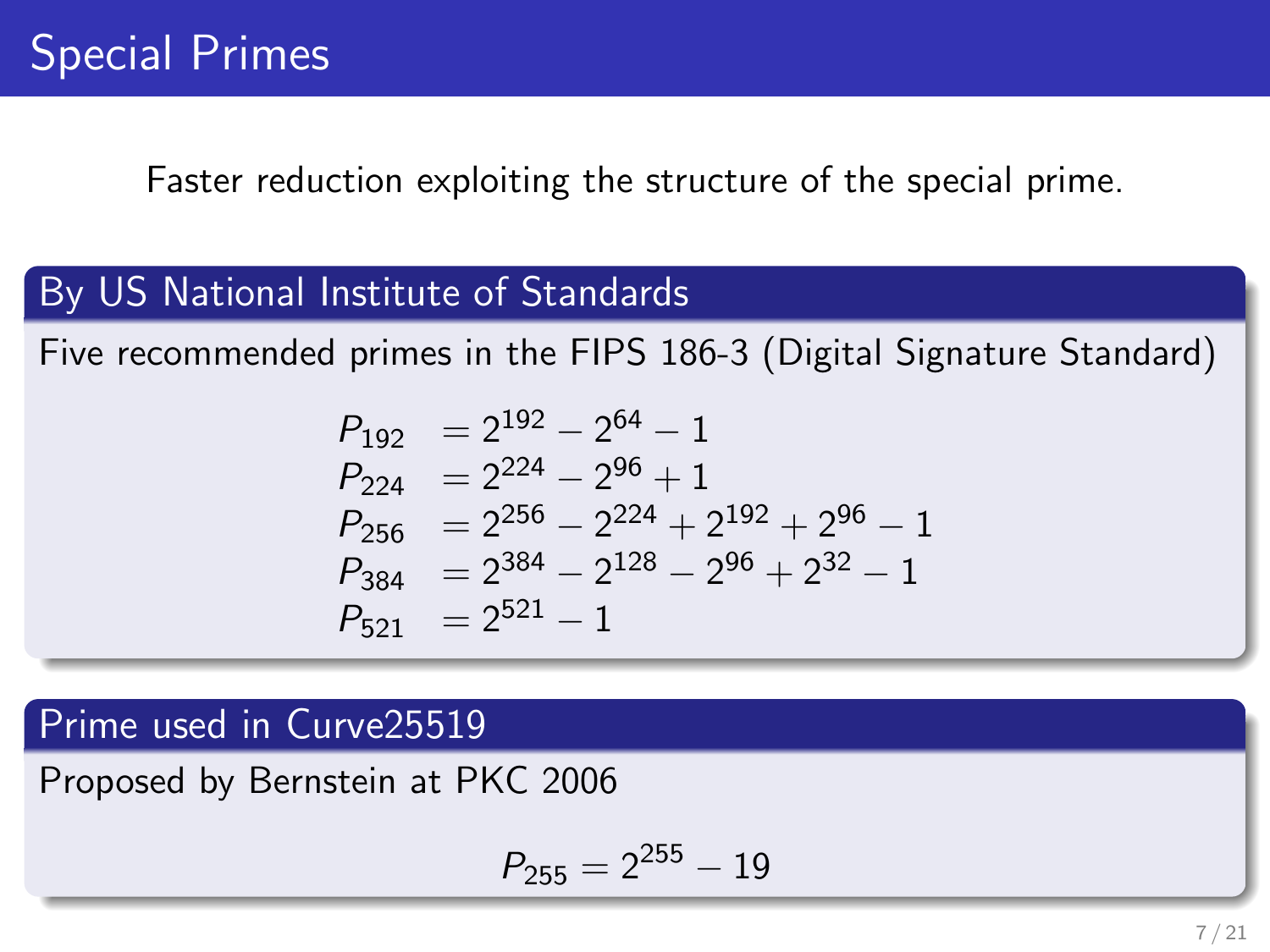# $0 \le x < P_{192}^2$ ,  $0 \le x_H, x_L < 2^{192}$ ,  $x = x_H \cdot 2^{192} + x_L$  $x \equiv x_L + x_H \cdot 2^{64} + x_H$  mod  $P_{192}$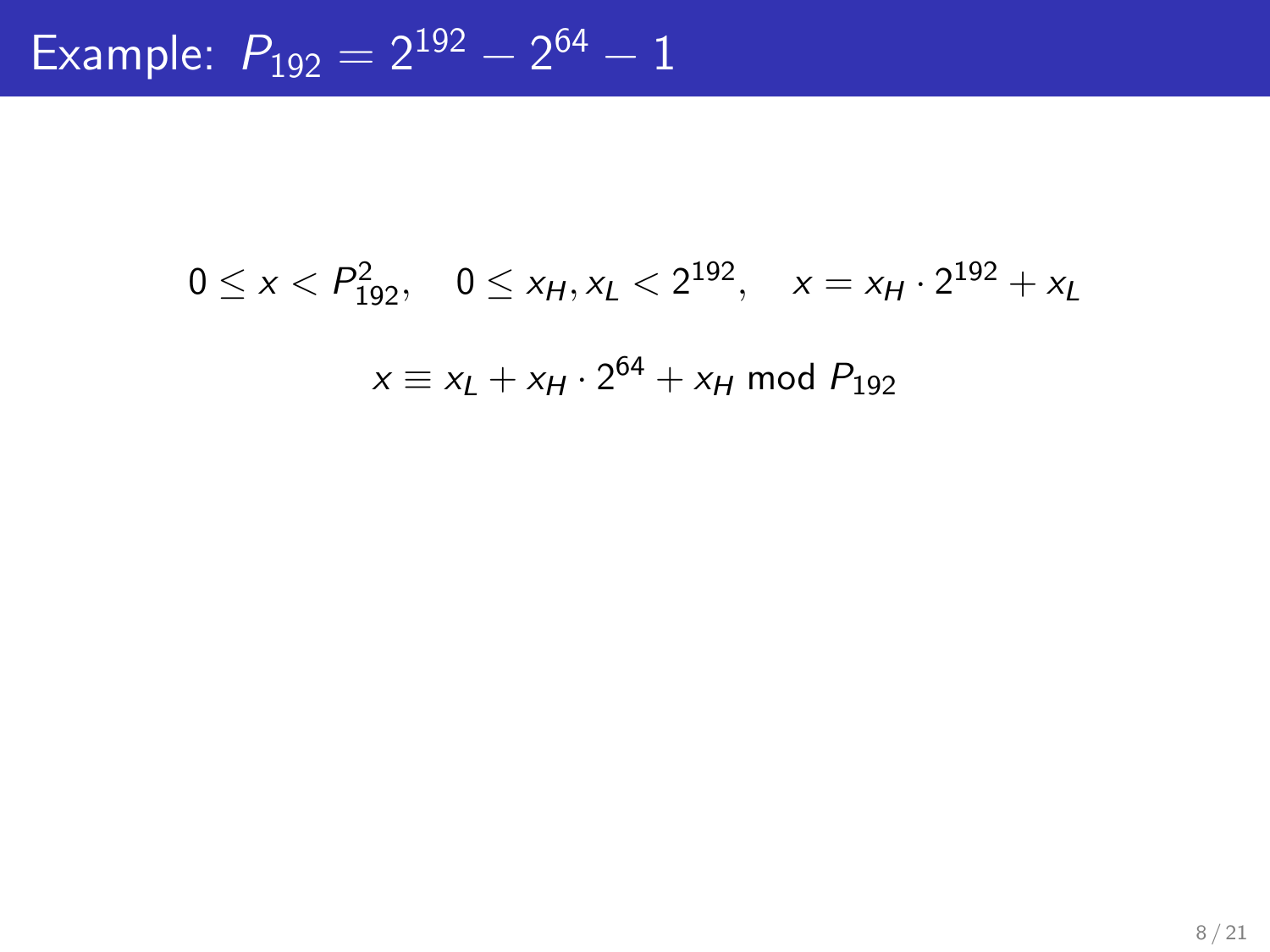$$
0 \le x < P_{192}^2, \quad 0 \le x_H, x_L < 2^{192}, \quad x = x_H \cdot 2^{192} + x_L
$$

$$
x \equiv x_L + x_H \cdot 2^{64} + x_H \mod P_{192}
$$
  

$$
x_H \cdot 2^{64} < 2^{256}
$$

$$
x_H \cdot 2^{64} \equiv x_H \cdot 2^{64} \mod 2^{192} + \left\lfloor \frac{x_H \cdot 2^{64}}{2^{192}} \right\rfloor \cdot 2^{64} + \left\lfloor \frac{x_H \cdot 2^{64}}{2^{192}} \right\rfloor \mod P_{192}
$$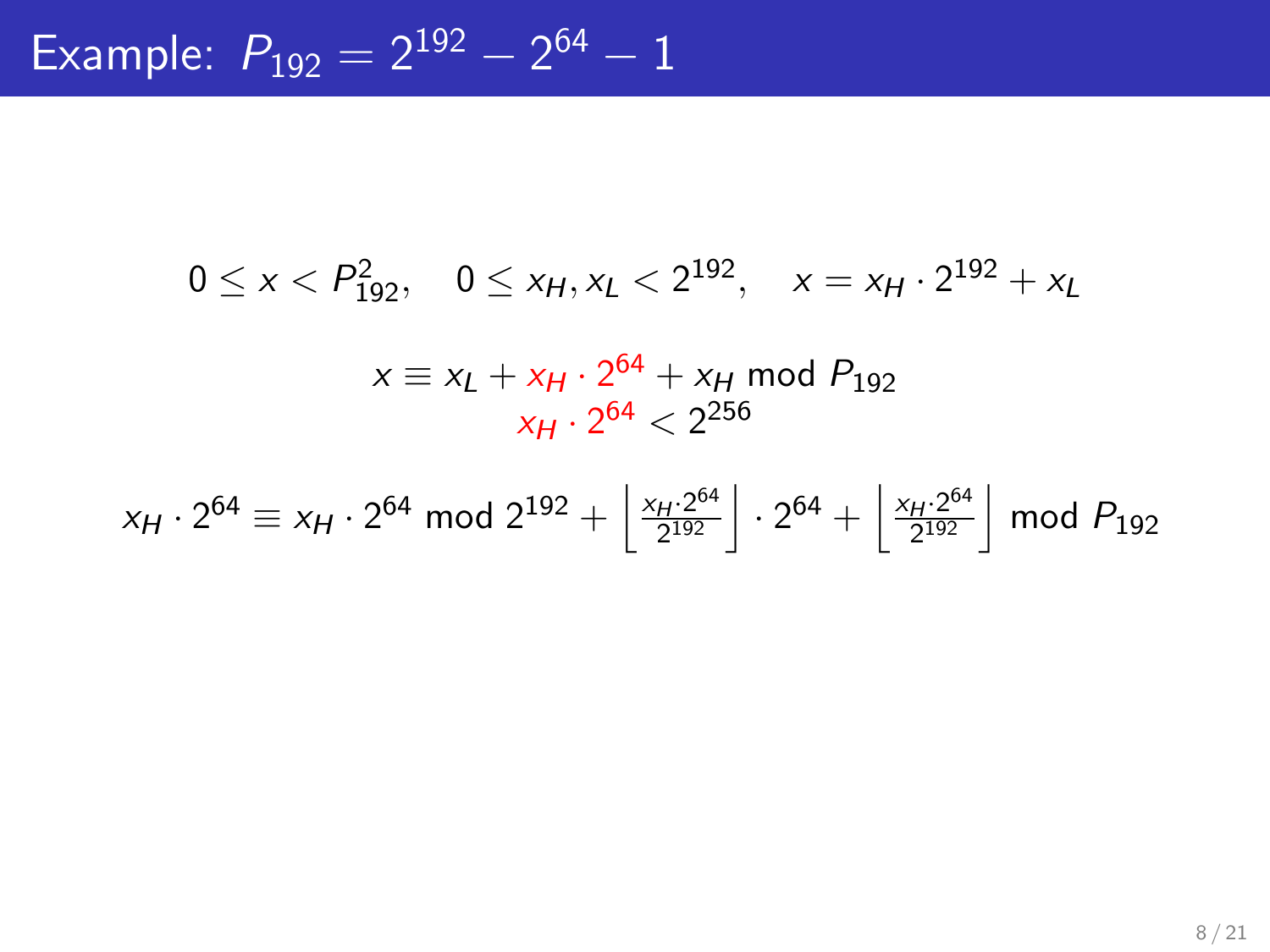Example:  $P_{192} = 2^{192} - 2^{64} - 1$ 

$$
0 \le x < P_{192}^2, \quad 0 \le x_H, x_L < 2^{192}, \quad x = x_H \cdot 2^{192} + x_L
$$
\n
$$
x \equiv x_L + x_H \cdot 2^{64} + x_H \mod P_{192}
$$
\n
$$
x_H \cdot 2^{64} < 2^{256}
$$

$$
x_H \cdot 2^{64} \equiv x_H \cdot 2^{64} \mod 2^{192} + \left\lfloor \frac{x_H \cdot 2^{64}}{2^{192}} \right\rfloor \cdot 2^{64} + \left\lfloor \frac{x_H \cdot 2^{64}}{2^{192}} \right\rfloor \mod P_{192}
$$

 $s_3 = (c_9, c_8, c_7, c_6, 0, 0),$   $s_4 = (0, 0, c_{11}, c_{10}, 0, 0),$ 

 $s_1 = (c_5, c_4, c_3, c_2, c_1, c_0), s_2 = (c_{11}, c_{10}, c_9, c_8, c_7, c_6),$  $s_5 = (0, 0, 0, 0, c_{11}, c_{10})$  Return  $s_1 + s_2 + s_3 + s_4 + s_5$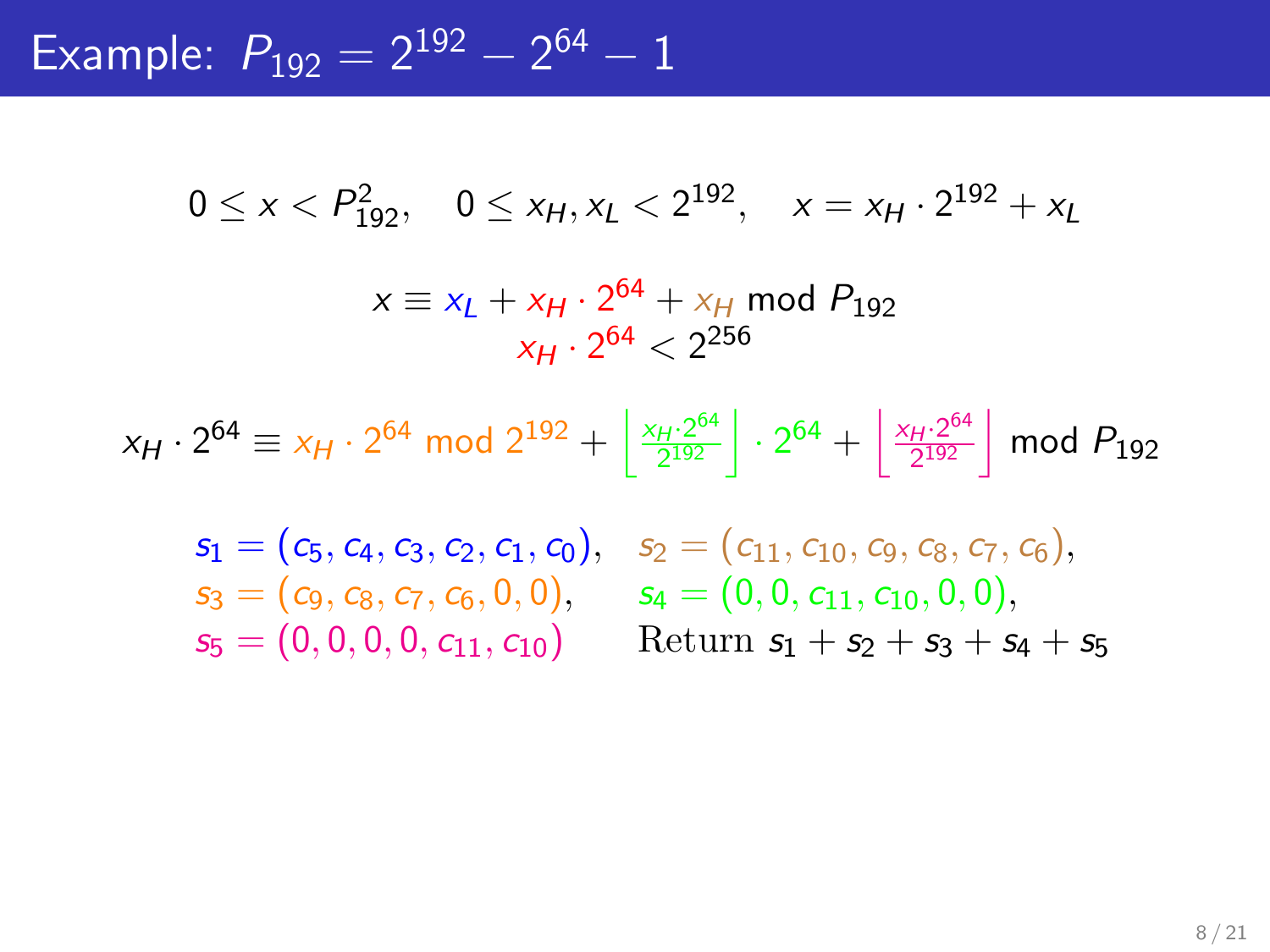Example:  $P_{192} = 2^{192} - 2^{64} - 1$ 

$$
0 \le x < P_{192}^2, \quad 0 \le x_H, x_L < 2^{192}, \quad x = x_H \cdot 2^{192} + x_L
$$
\n
$$
x \equiv x_L + x_H \cdot 2^{64} + x_H \mod P_{192}
$$
\n
$$
x_H \cdot 2^{64} < 2^{256}
$$

$$
x_H \cdot 2^{64} \equiv x_H \cdot 2^{64} \mod 2^{192} + \left\lfloor \frac{x_H \cdot 2^{64}}{2^{192}} \right\rfloor \cdot 2^{64} + \left\lfloor \frac{x_H \cdot 2^{64}}{2^{192}} \right\rfloor \mod P_{192}
$$

$$
\begin{array}{ll} s_1=(c_5,c_4,c_3,c_2,c_1,c_0), & s_2=(0,0,c_7,c_6,c_7,c_6),\\ s_3=(c_9,c_8,c_9,c_8,0,0), & s_4=(c_{11},c_{10},c_{11},c_{10},c_{11},c_{10})\\ & \text{Return } s_1+s_2+s_3+s_4\end{array}
$$

Solinas, technical report 1999

Note: this reduces to  $[0, 4 \cdot P_{192}]$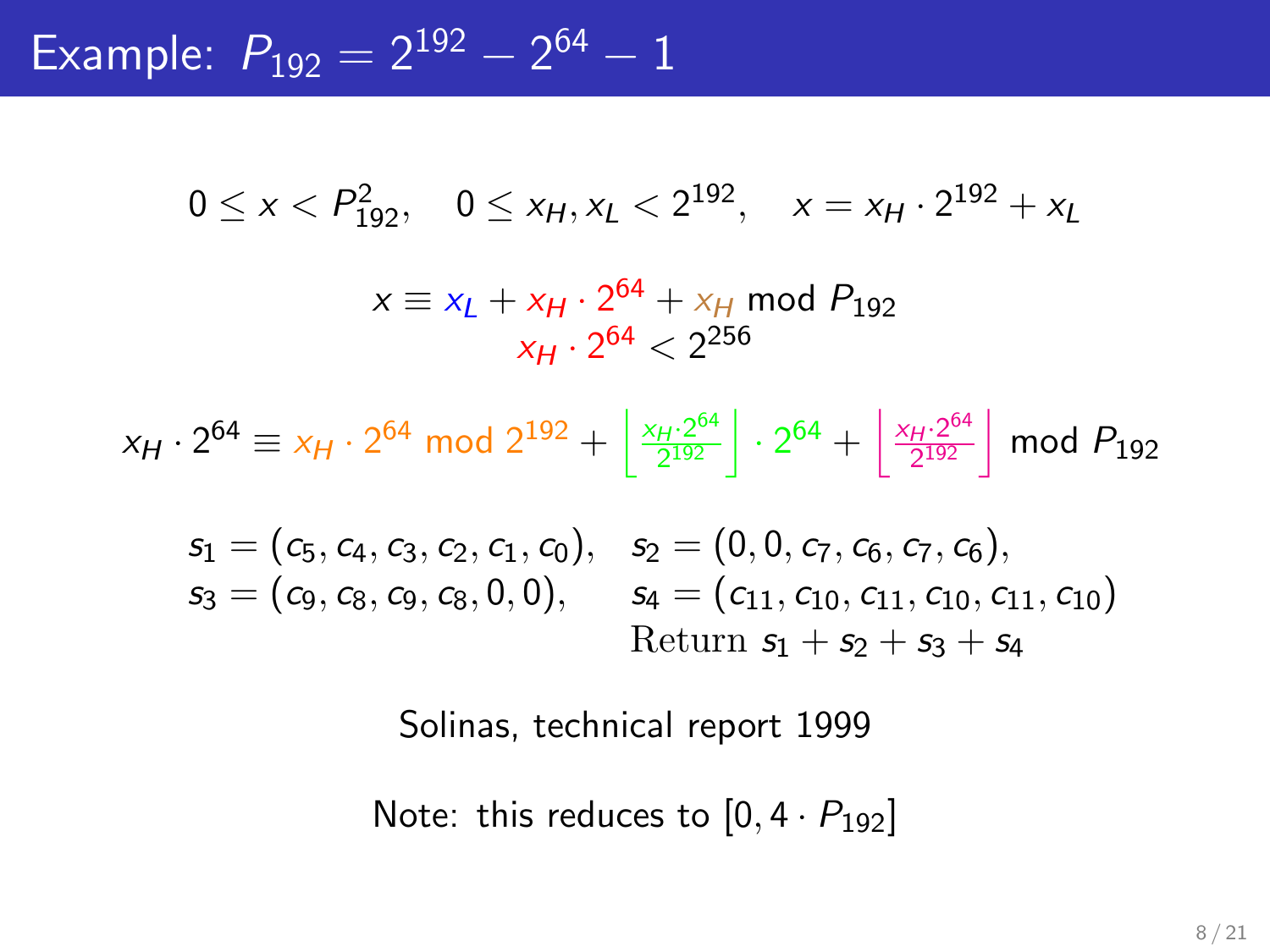### Generic Moduli

Montgomery multiplication (with final subtraction)

### Special Moduli

Multiplication  $+$  special reduction

Size of the modulus: 192 - 521 bit Multiplication method: schoolbook

Investigate other methods (such as Karatsuba) is left as future work.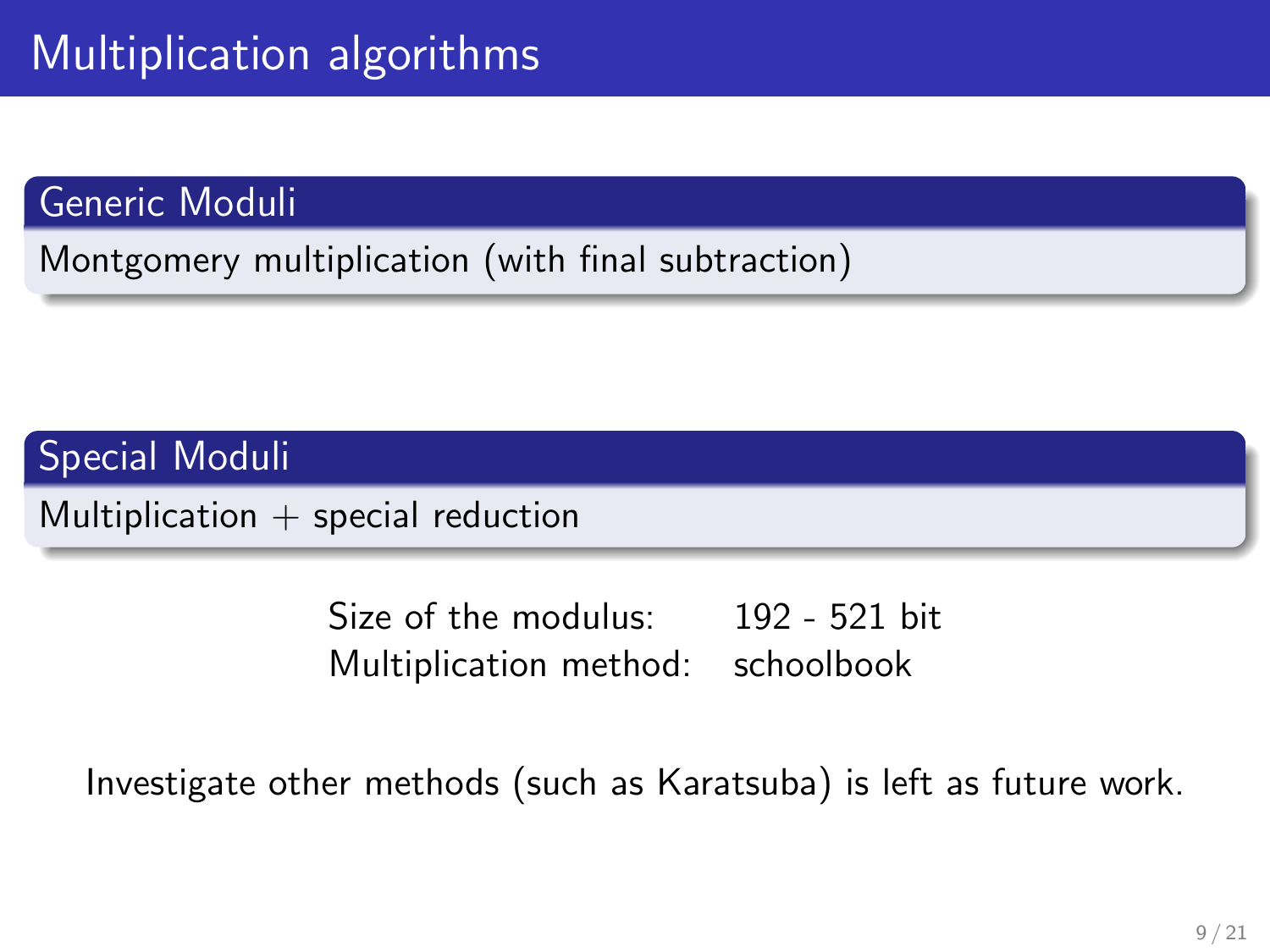Cell architecture in the PlayStation 3 (@ 3.2 GHz):

- Broadly available (24.6 million)
- Relatively cheap (US\$ 300)

- The Cell contains
	- **•** eight "Synergistic Processing Elements" (SPEs) six available to the user in the PS3
	- **one "Power Processor Element" (PPE)**
	- the Element Interconnect Bus (EIB) a specialized high-bandwidth circular data bus



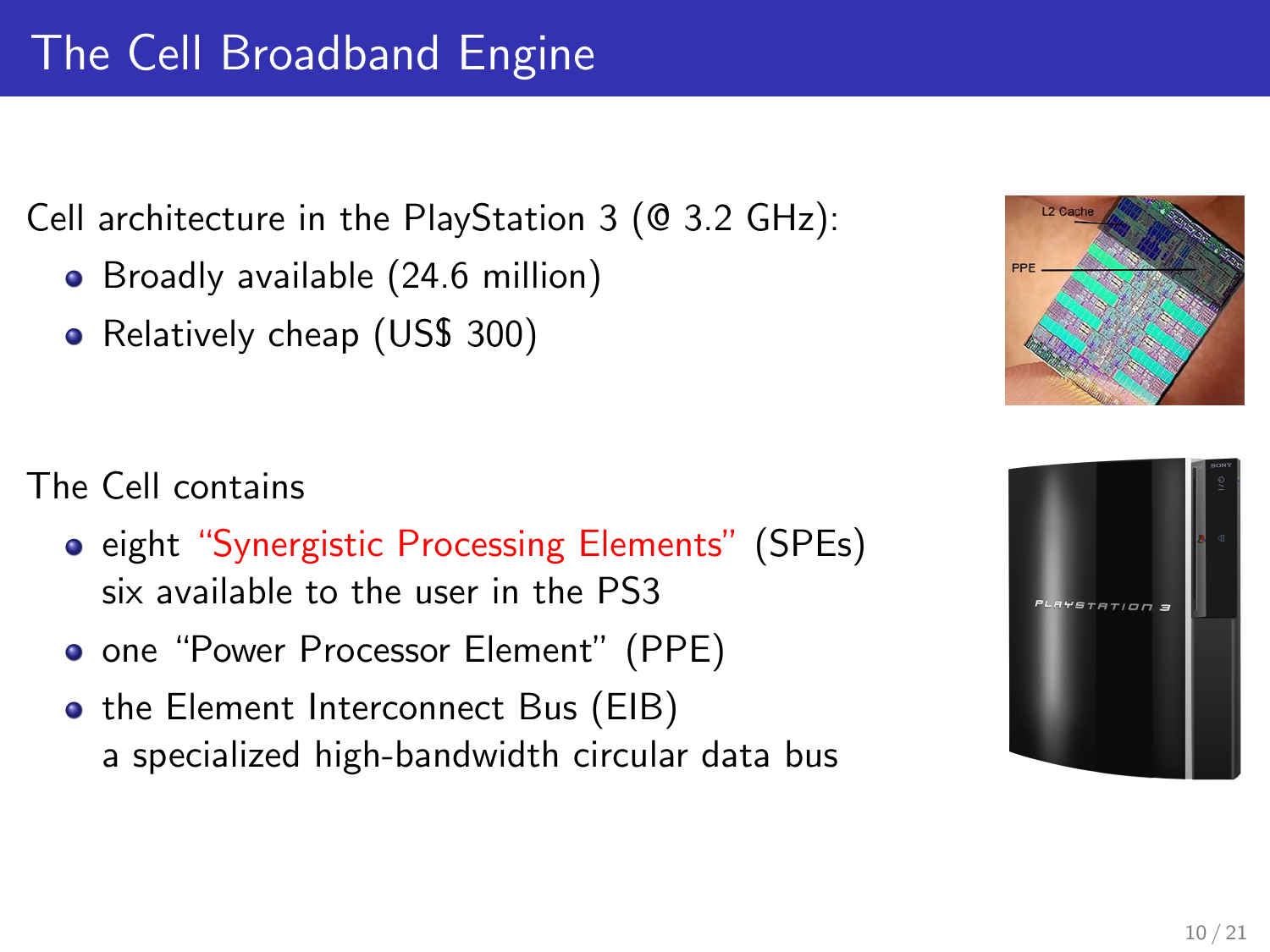### The SPEs contain

- a Synergistic Processing Unit (SPU)
	- Access to 128 registers of 128-bit
	- SIMD operations
	- Dual pipeline (odd and even)
	- Rich instruction set
	- In-order processor
- 256 KB of fast local memory (Local Store)
- Memory Flow Controller (MFC)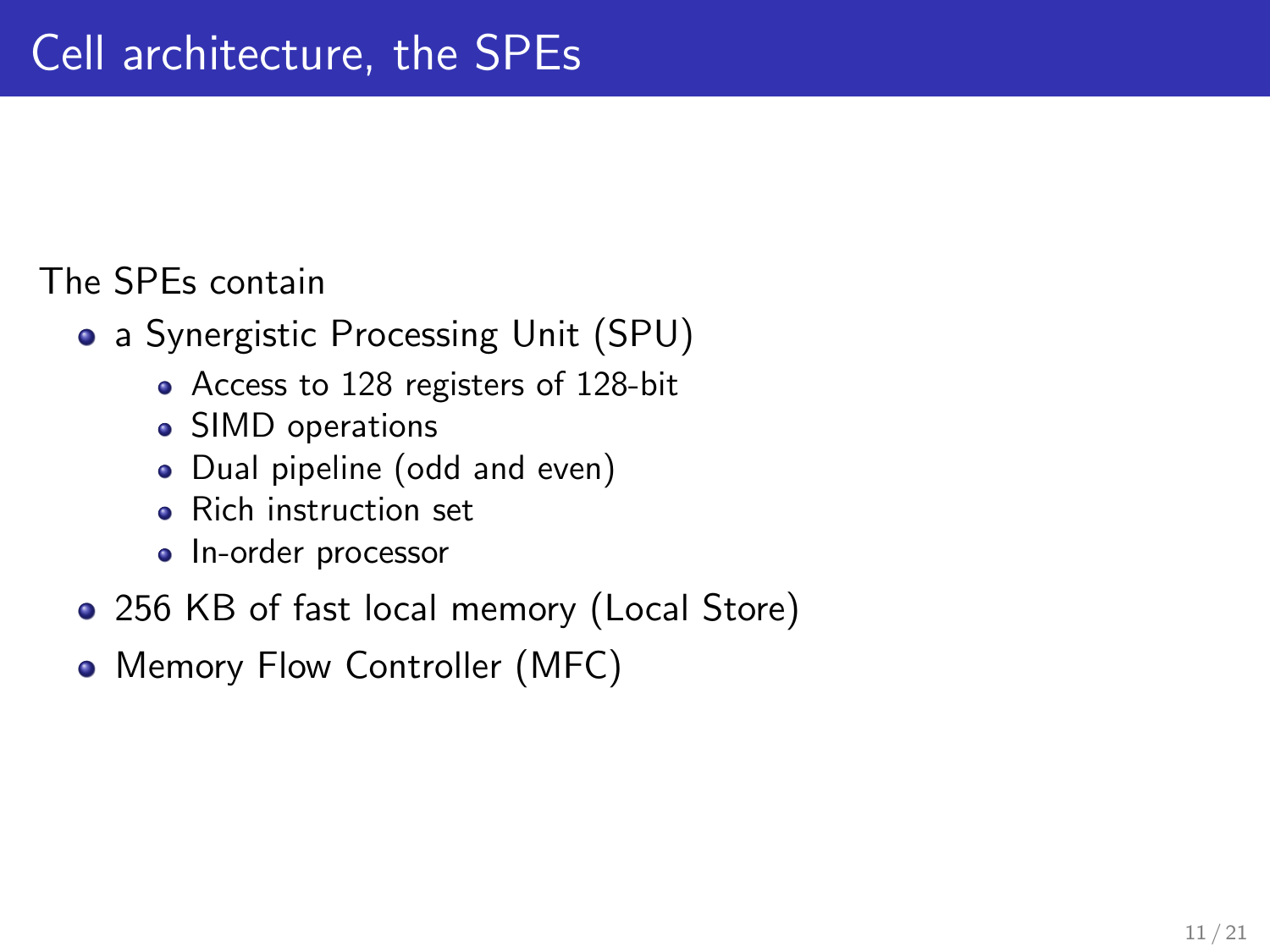- Memory
	- The executable and all data should fit in the LS
	- Or perform manual DMA requests to the main memory (max. 214 MB)
- **•** Branching
	- No "smart" dynamic branch prediction
	- Instead "prepare-to-branch" instructions to redirect instruction prefetch to branch targets
- **o** Instruction set limitations
	- 16  $\times$  16  $\rightarrow$  32 bit multipliers (4-SIMD)
- **•** Dual pipeline
	- One odd and one even instruction can be dispatched per clock cycle.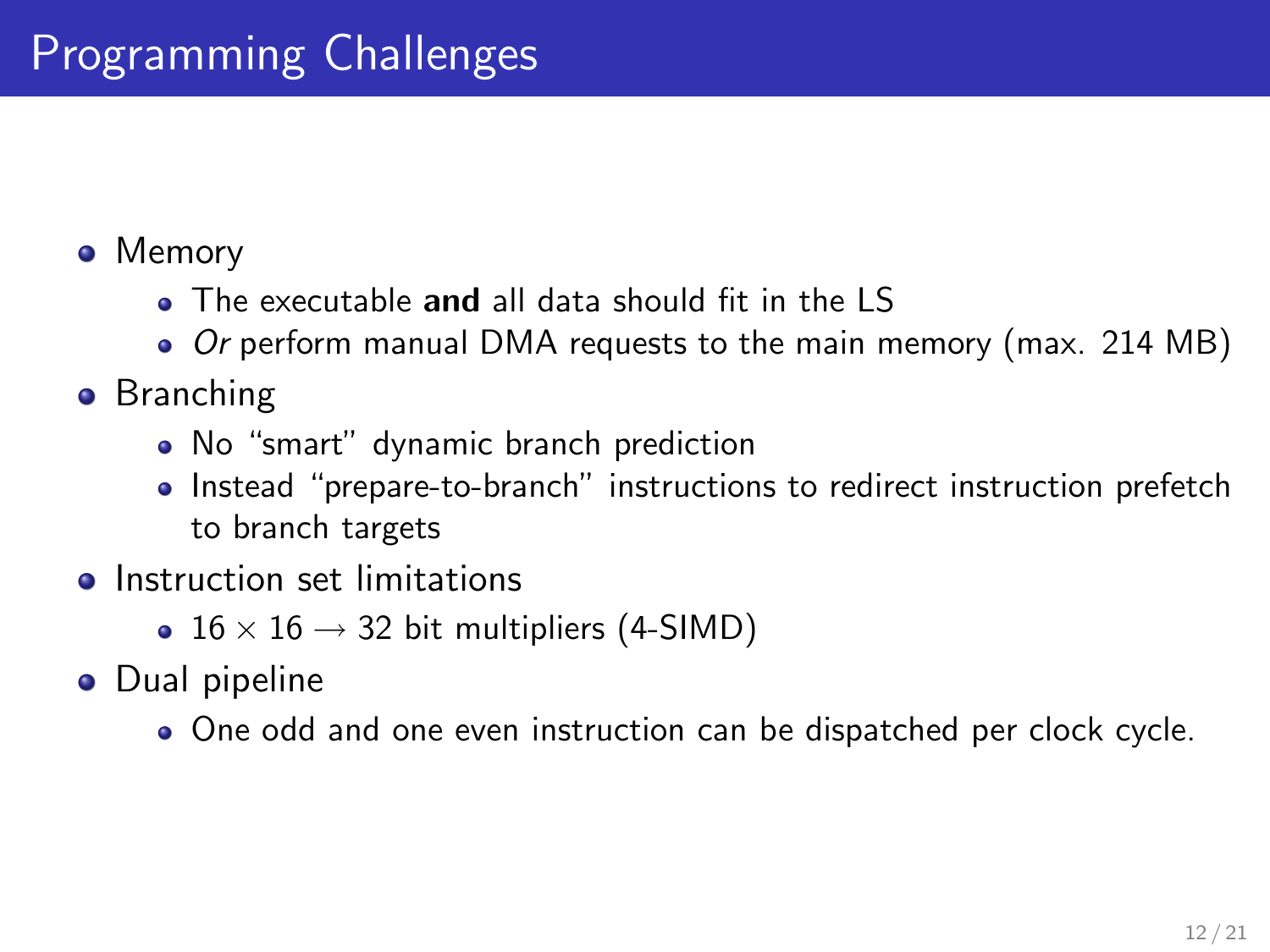### Modular Multiplication on the Cell I

Four  $(16 \cdot m)$ -bit integers A, B, C, D represented in m vectors.

$$
X = \sum_{i=0}^{m-1} x_i \cdot 2^{16 \cdot i}
$$



either the lower or higher 16-bit of the 32-bit word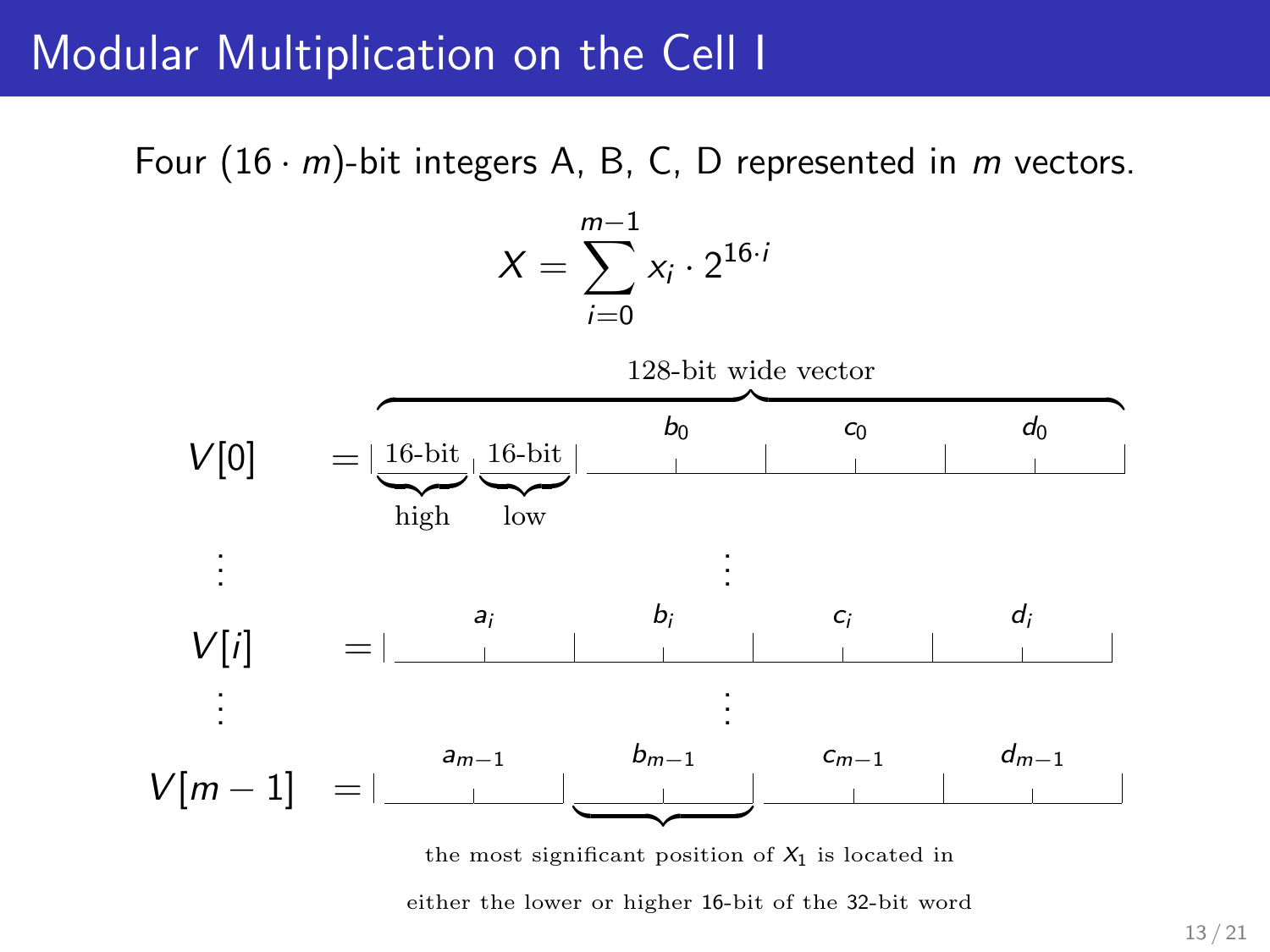#### Implementation

- use the multiply-and-add instruction,
	- if  $0 \le a,b,c,d < 2^{16}$ , then  $a\cdot b + c + d < 2^{32}$ .
- **•** try to fill both the odd and even pipelines,
- are branch-free.
- Do not fully reduce modulo  $(m\text{-bits})$  P,
- Montgomery and special reduction  $[0, 2^m \rangle$ ,
- These numbers can be used as input again,
- Reduce to  $[0, P\rangle$  at the cost of a single comparison + subtraction.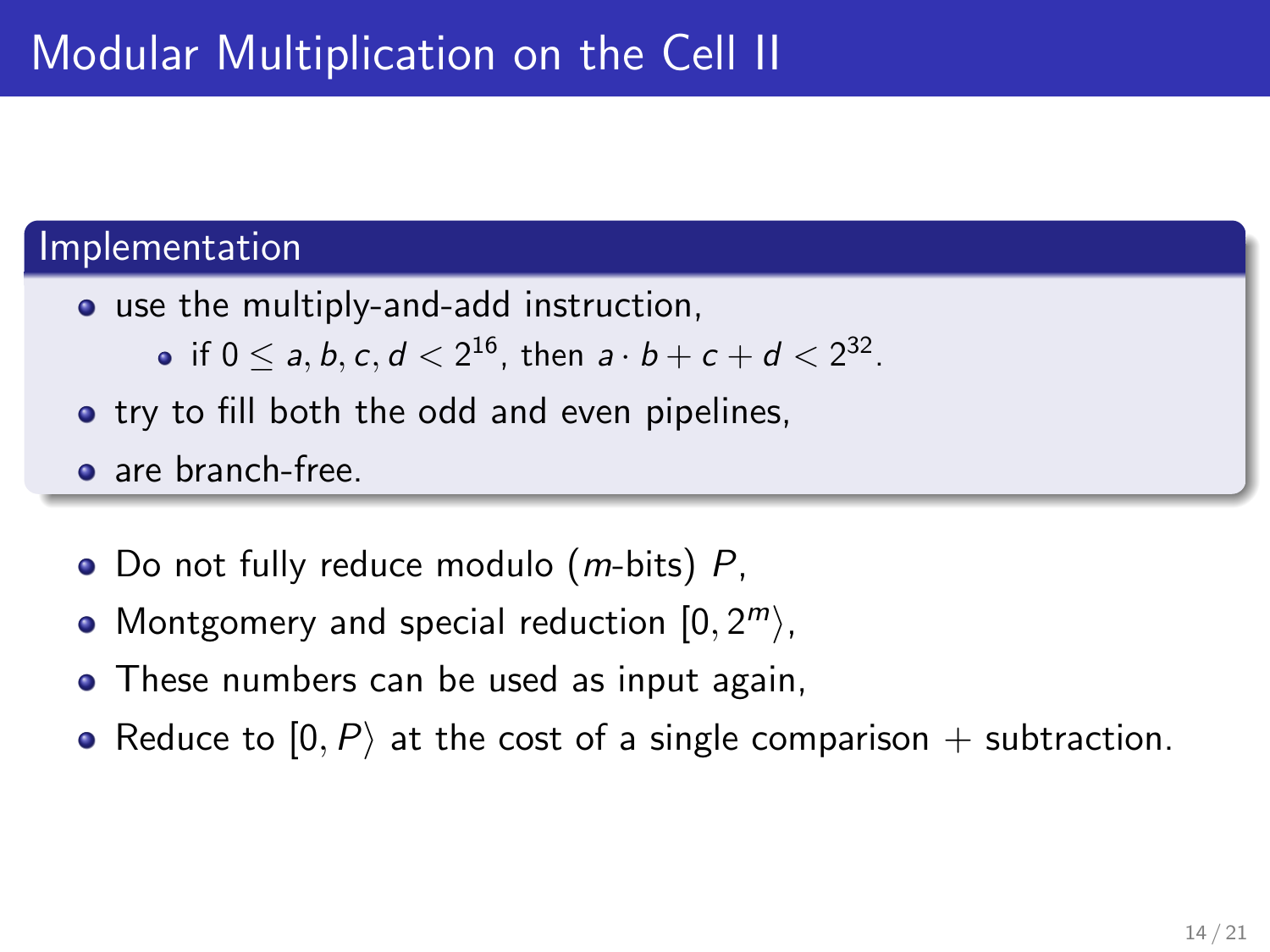## Modular Multiplication on the Cell III

Special reduction  $\rightarrow$  [0,  $t \cdot P$ } ( $t \in \mathbb{Z}$  and small)

### How to reduce to  $[0, 2<sup>m</sup>]$ ?

- Apply special reduction again
- Repeated subtraction  $(t \text{ times})$

#### For a constant modulus m-bit P

Select the four values to subtract simultaneously using select and cmpgt instructions and a look-up table.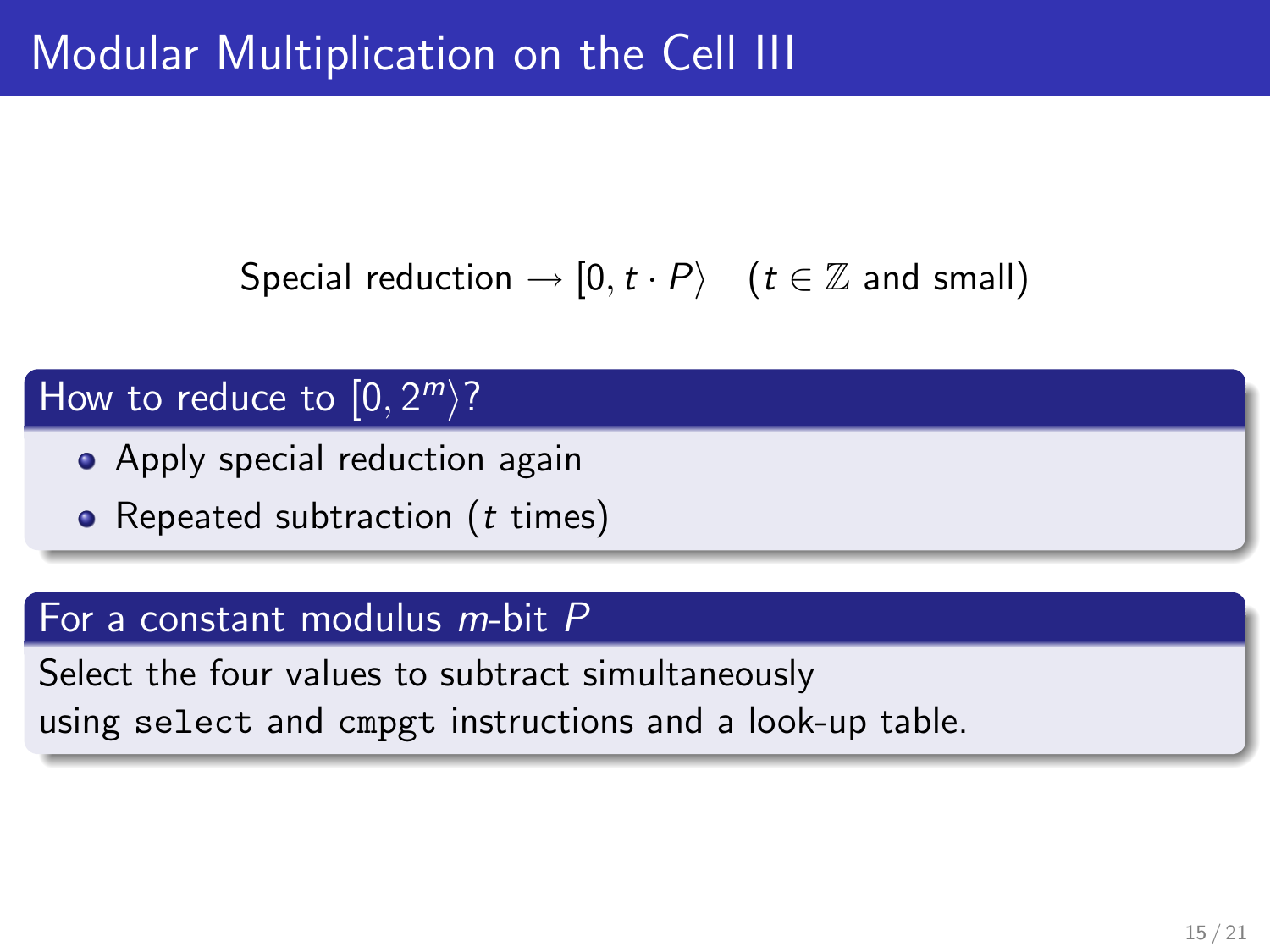### Modular Multiplication on the Cell IV

For the special primes this can be done even faster.

|   |               | $t \cdot P_{224} = t \cdot (2^{224} - 2^{96} + 1) = \{c_7, \ldots, c_0\}$ |                                                                         |                                |              |    |         |  |  |
|---|---------------|---------------------------------------------------------------------------|-------------------------------------------------------------------------|--------------------------------|--------------|----|---------|--|--|
|   | C7            | C <sub>6</sub>                                                            | C <sub>5</sub>                                                          | C4                             | $C_3$        | C7 | $c_{1}$ |  |  |
|   |               |                                                                           |                                                                         |                                |              |    | 0       |  |  |
|   |               | $2^{32}-1$                                                                |                                                                         | $\sqrt{2^{32}-1}$   $2^{32}-1$ | $2^{32}-1$   |    | 0       |  |  |
|   |               |                                                                           | $2^{32} - 1$   $2^{32} - 1$   $2^{32} - 1$                              |                                | $2^{32} - 2$ | 0  | 0       |  |  |
| 3 | $\mathcal{P}$ |                                                                           | $\sqrt{2^{32}-1}$ $\sqrt{2^{32}-1}$ $\sqrt{2^{32}-1}$ $\sqrt{2^{32}-3}$ |                                |              | U  | 0       |  |  |
|   | 3             |                                                                           | $2^{32} - 1$   $2^{32} - 1$   $2^{32} - 1$                              |                                | $2^{32} - 4$ |    | 0       |  |  |

•  $c_0 = t$ ,  $c_1 = c_2 = 0$  and  $c_3 = ($ unsigned int)  $(0 - t)$ .

- If  $t > 0$  then  $c_4 = c_5 = c_6 = 2^{32} 1$  else  $c_4 = c_5 = c_6 = 0$ .
- Use a single select.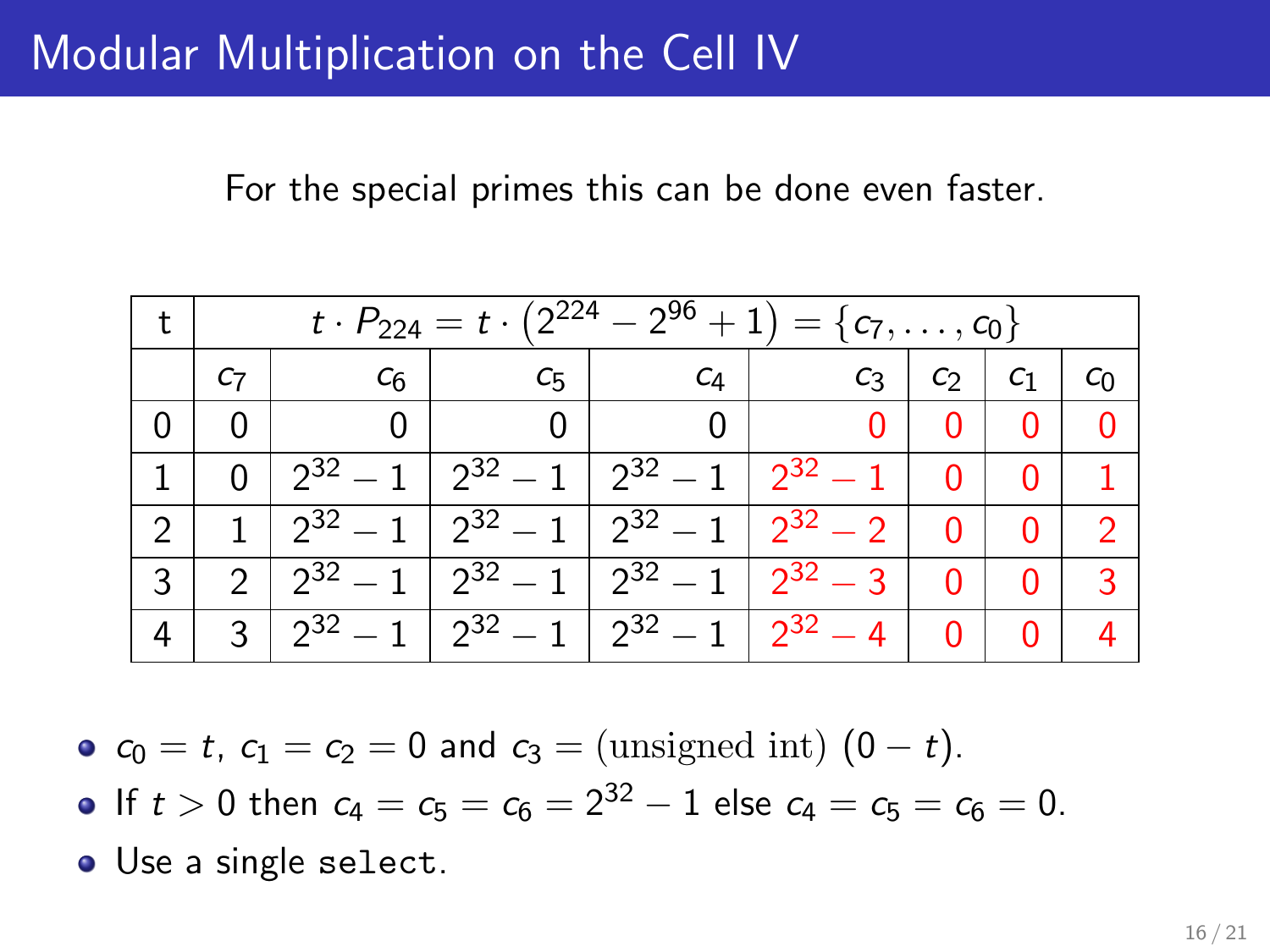### Modular Multiplication on the Cell V

$$
P_{255} = 2^{255} - 19
$$

### Original approach

Proposed by Bernstein and implemented on the SPE by Costigan and Schwabe (Africacrypt 2009):

Here 
$$
x \in \mathbb{F}_{2^{255}-19}
$$
 is represented as  $x = \sum_{i=0}^{19} x_i 2^{\lceil 12.75i \rceil}$ .

#### Redundant representation

Following ideas from Bos, Kaihara and Montgomery (SHARCS 2009),

15

• Calculate modulo 
$$
2 \cdot P_{255} = 2^{256} - 38 = \sum_{i=0}^{15} x_i 2^{16}
$$
,

• Reduce to 
$$
[0, 2^{256})
$$
.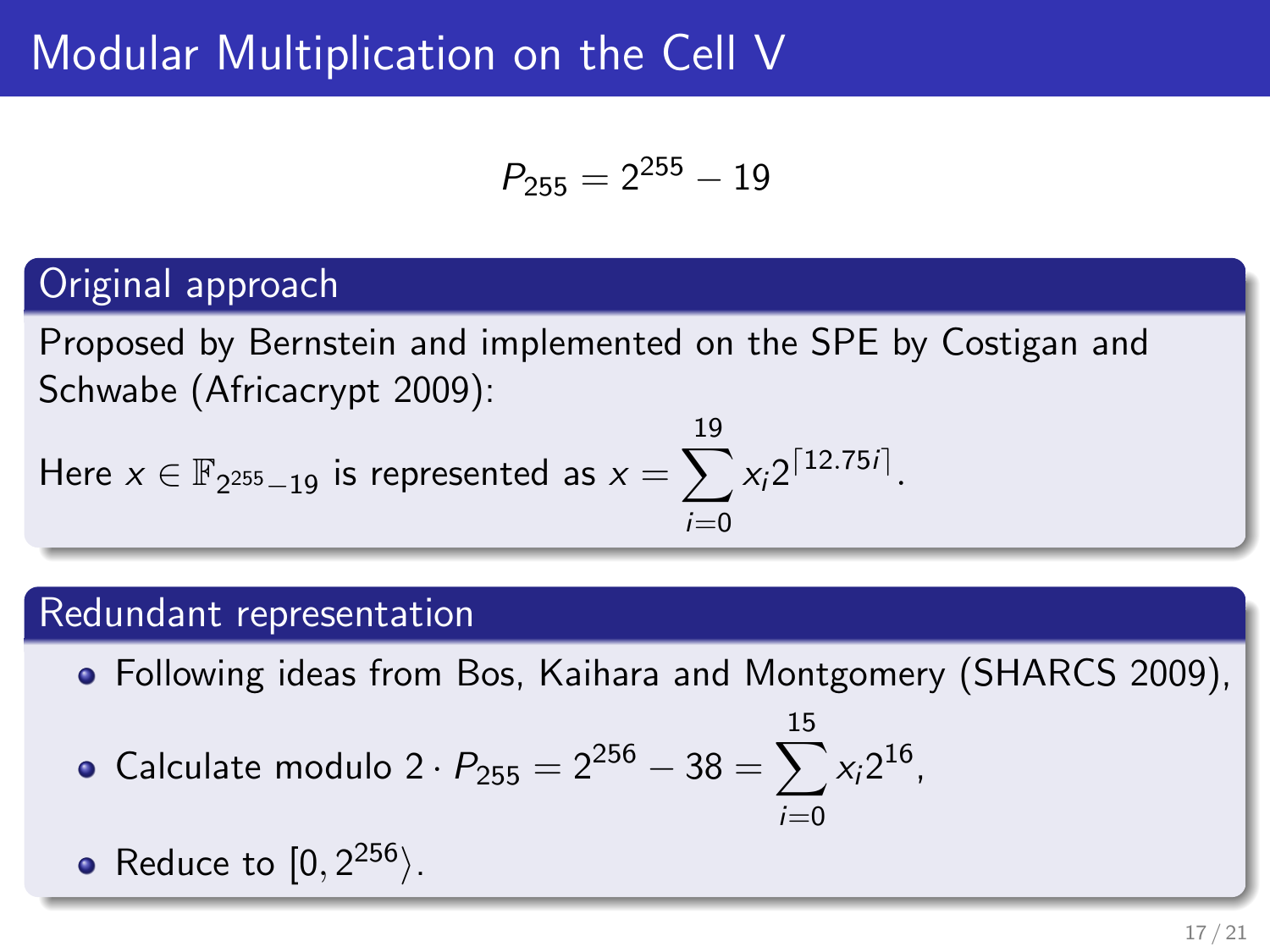## Performance Results

Modular Multiplication Performance Results

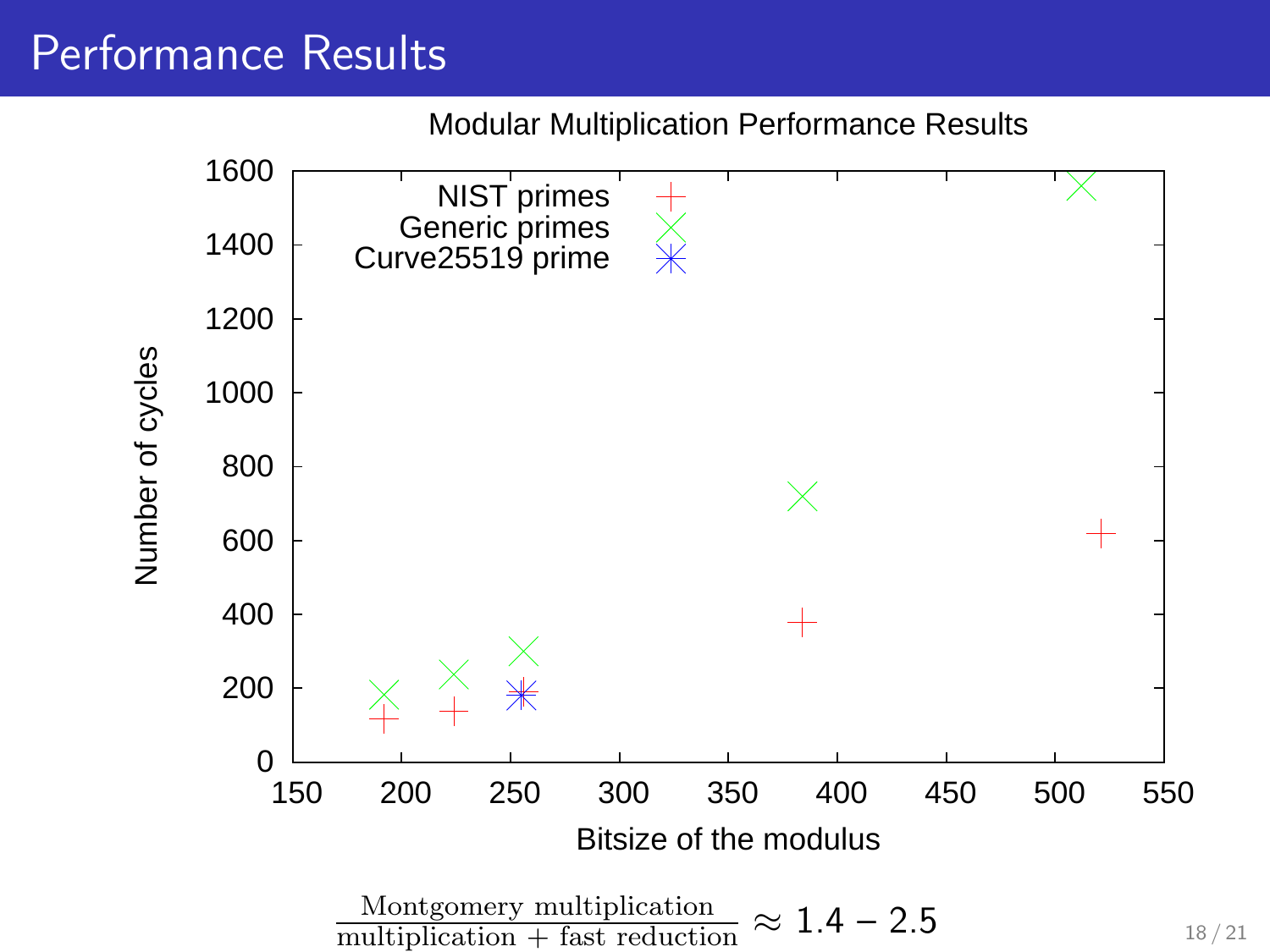# Comparison Special Moduli

### Number of cycles for what?

- Measurements over millions of multi-stream modular multiplications,
- Cycles for a single modular multiplication,
- include benchmark overhead, function call, loading (storing) the input (output), converting from radix-2<sup>32</sup> to radix-2<sup>16</sup>.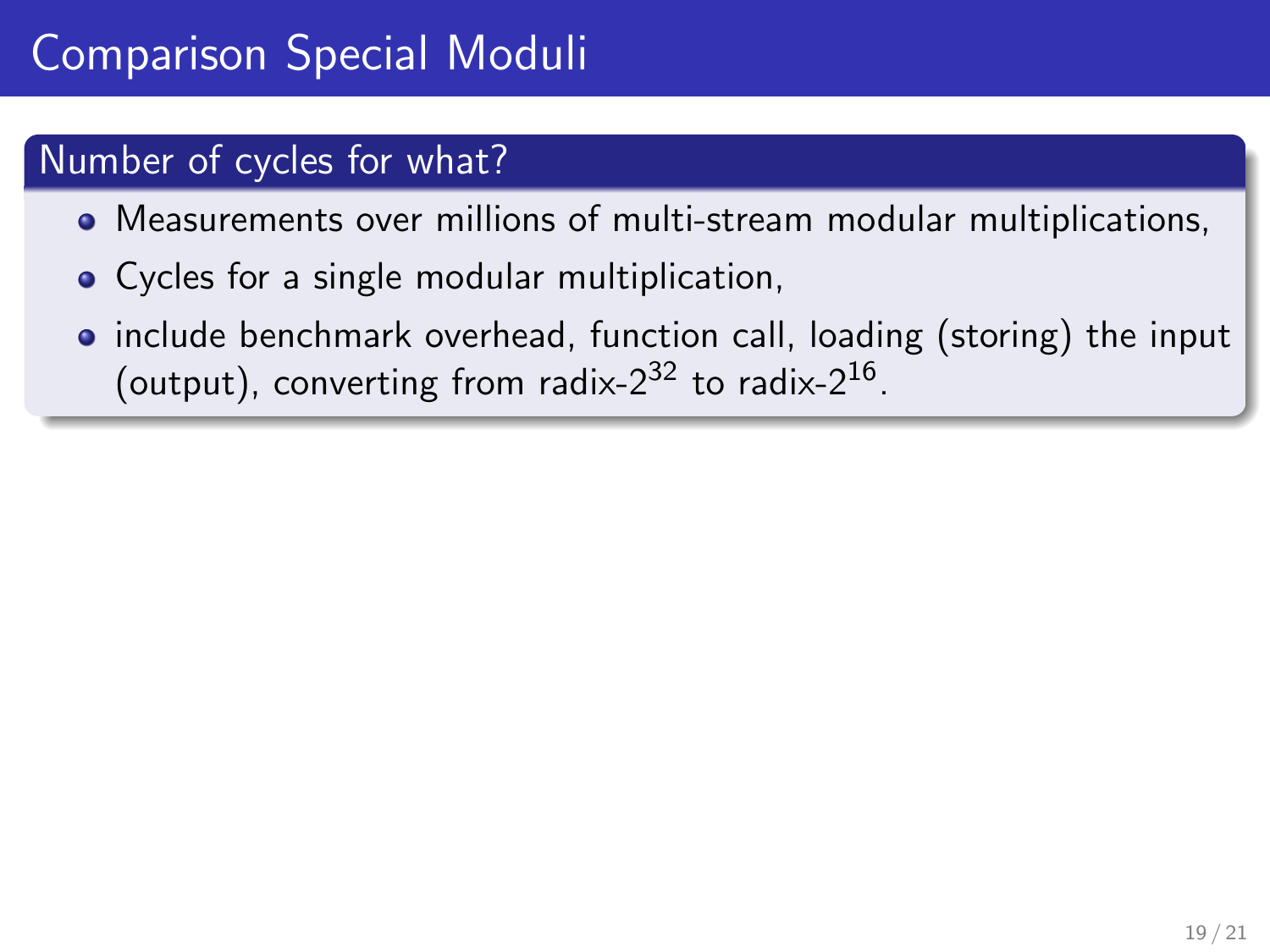# Comparison Special Moduli

### Number of cycles for what?

- Measurements over millions of multi-stream modular multiplications,
- Cycles for a single modular multiplication,
- include benchmark overhead, function call, loading (storing) the input (output), converting from radix-2<sup>32</sup> to radix-2<sup>16</sup>.

### Special prime  $P_{255}$

- Costigan and Schwabe (Africacrypt 2009), 255 bit.
- single-stream: 444 cycles (144 mul, 244 reduction, 56 overhead).
- multi-stream: 168 cycles.
	- no function call, loading and storing, "perfectly" scheduled (filled both pipelines)
- this work: 180 cycles  $(< 168 + 56)$ ,
- **•** both approaches are comparable in terms of speed (on the Cell).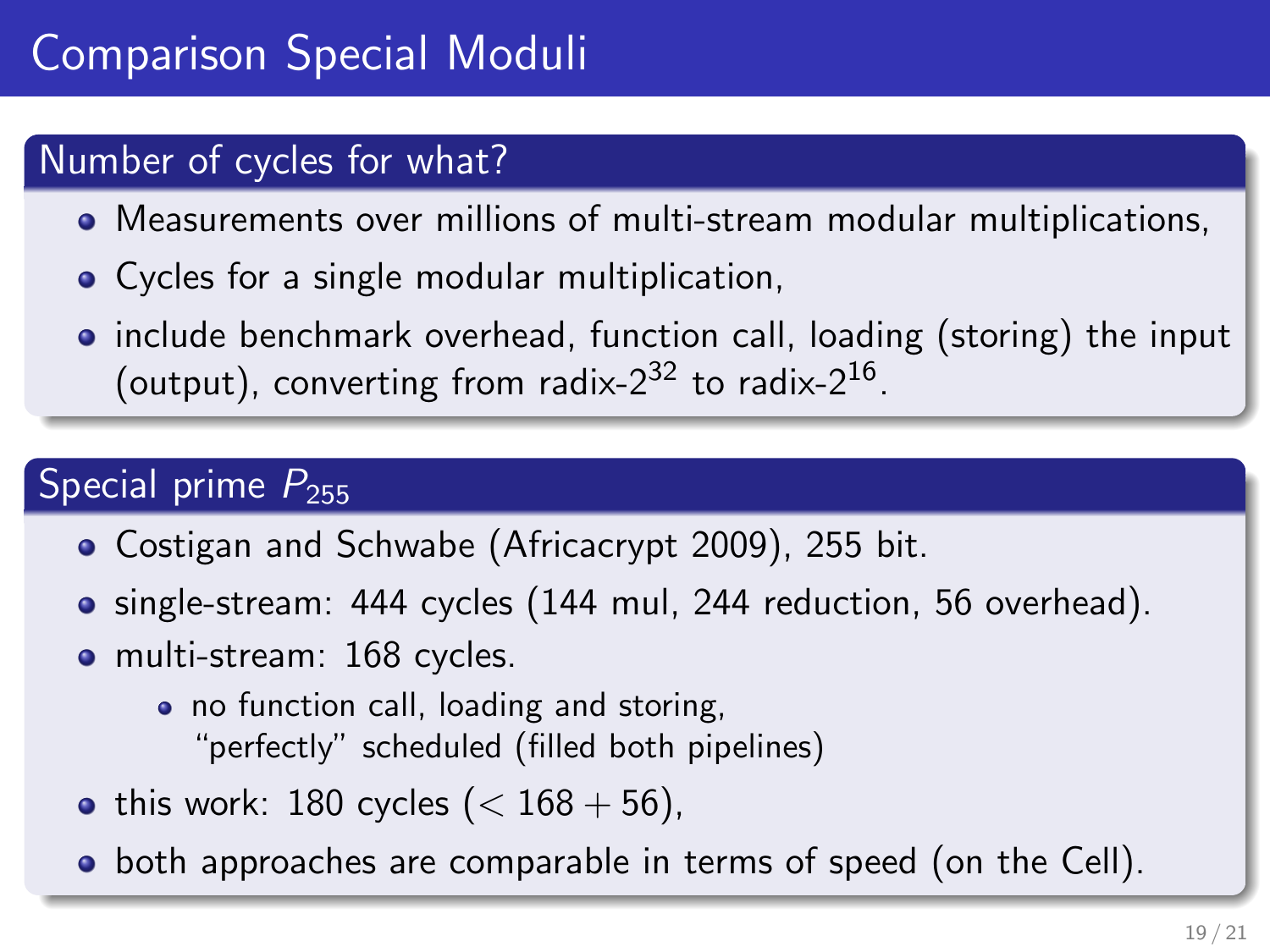### Generic 195-bit moduli

- Bernstein et al. (SHARCS 2009), multi-stream, 189 cycles,
- This work: multi-stream, 159 cycles for 192-bit generic moduli,
- Scaling:  $(\frac{195}{192})^2 \cdot 159 = 164$  cycles.

### Generic moduli

| <b>Bitsize</b> | $\#$ cycles |            |       |  |  |
|----------------|-------------|------------|-------|--|--|
|                | <b>New</b>  | <b>MPM</b> | uMPM  |  |  |
| 192            | 159         | 1,188      | 877   |  |  |
| 224            | 237         | 1,188      | 877   |  |  |
| 256            | 300         | 1,188      | 877   |  |  |
| 384            | 719         | 2,092      | 1,610 |  |  |
| 512            | 1,560       | 3,275      | 2,700 |  |  |